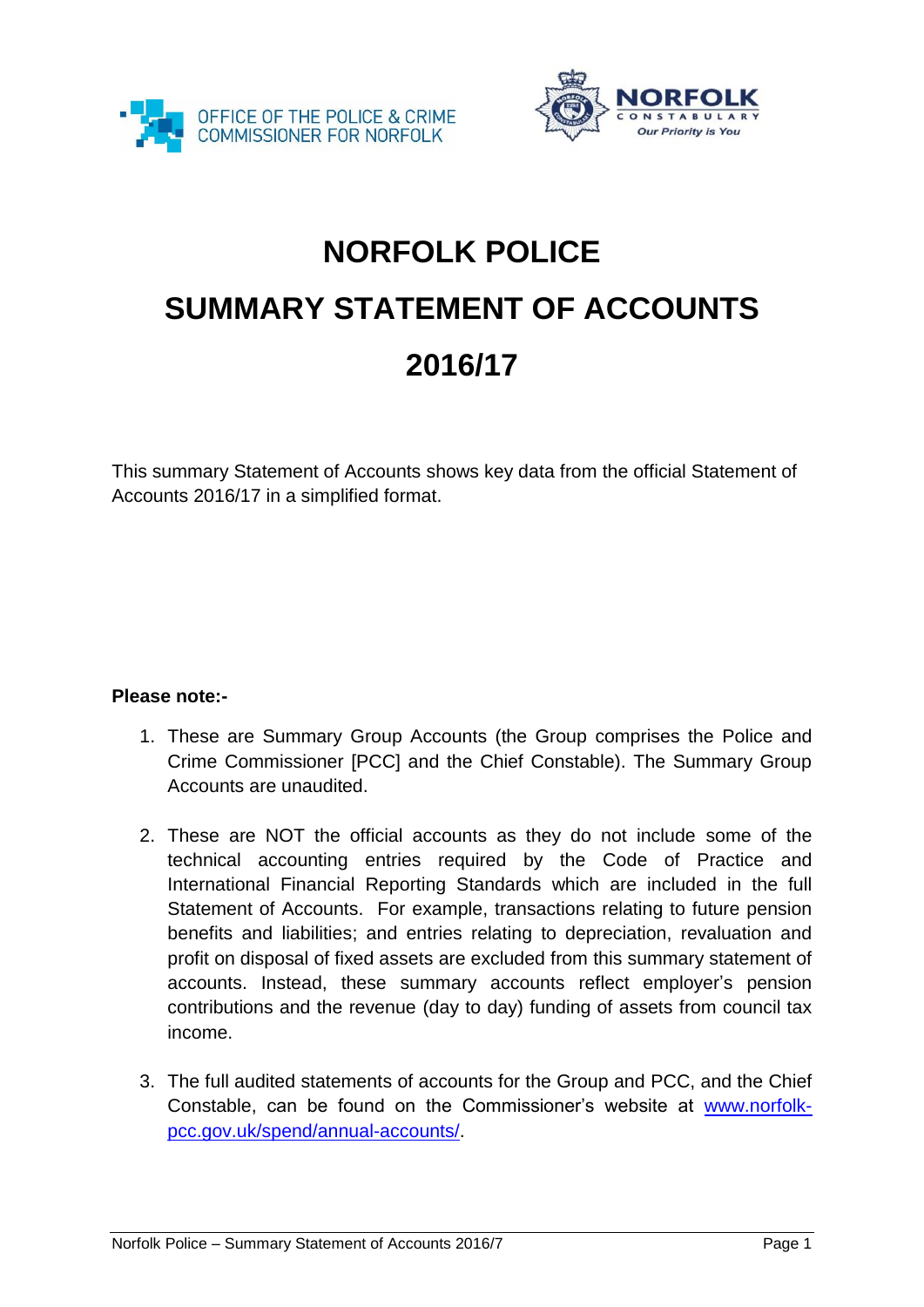The Police and Crime Commissioner for Norfolk has overall responsibility for the police budget but delegates most of the money to the Chief Constable to manage in an agreed manner. Money in the budget comes from various places as shown in the table below.

| 2015/16 | Where the money comes from           | 2016/17    |
|---------|--------------------------------------|------------|
| Em      |                                      | <b>f</b> m |
| 88.7    | Non-Specific Government Grants       | 88.3       |
| 58      | Police Portion of Council Tax        | 60.6       |
| 21.3    | Other Grants and Partnership Funding | 18.4       |
| 5.0     | Service Income (fees, charges etc)   | 4.7        |
| 0.3     | Interest and Investment Income       | 0.3        |
| 173.3   |                                      | 172.3      |

The table below shows how the money was spent in 2016/17 and 2015/16.

| 2015/16<br>£m | How the money was spent                        | 2016/17<br>£m |
|---------------|------------------------------------------------|---------------|
| 84.3          | <b>Police Officers</b>                         | 85.4          |
| 6.2           | <b>Police Community Support Officers</b>       | 5.8           |
| 37.5          | <b>Police Staff</b>                            | 39.4          |
| 1.5           | <b>Other Employee Costs</b>                    | 1.0           |
| 41.3          | Premises, Transport, Supplies and Other Costs  | 38.0          |
| 0.7           | Interest (excluding Public Finance Initiative) | 0.7           |
| 7.2           | <b>Capital Financing</b>                       | 3.1           |
| 1.0           | Office of Police and Crime Commissioner (OPCC) | 1.0           |
| 1.8           | <b>OPCC - Commissioning</b>                    | 1.7           |
| 181.5         | Total                                          | 176.1         |

As a public body we fully comply with national rules for transparency. For example every payment over £500 is detailed on the Commissioner's website at [www.norfolk](http://www.norfolk-pcc.gov.uk/)[pcc.gov.uk](http://www.norfolk-pcc.gov.uk/) and details of our senior officers' remuneration packages are included in our full Statements of Accounts.

The table below shows the difference between money received and money spent. When the budget was set, it included a 'Contribution from Reserves' as income so at year-end the £3.8m that was actually spent in excess of normal income was funded from Reserves.

| 2015/16 |                        | 2016/17 |
|---------|------------------------|---------|
| £m      |                        | £m      |
| 173.3   | Income                 | 172.3   |
| 181.5   | <b>Running Costs</b>   | 176.1   |
| 8.2     | <b>Use of Reserves</b> | 3.8     |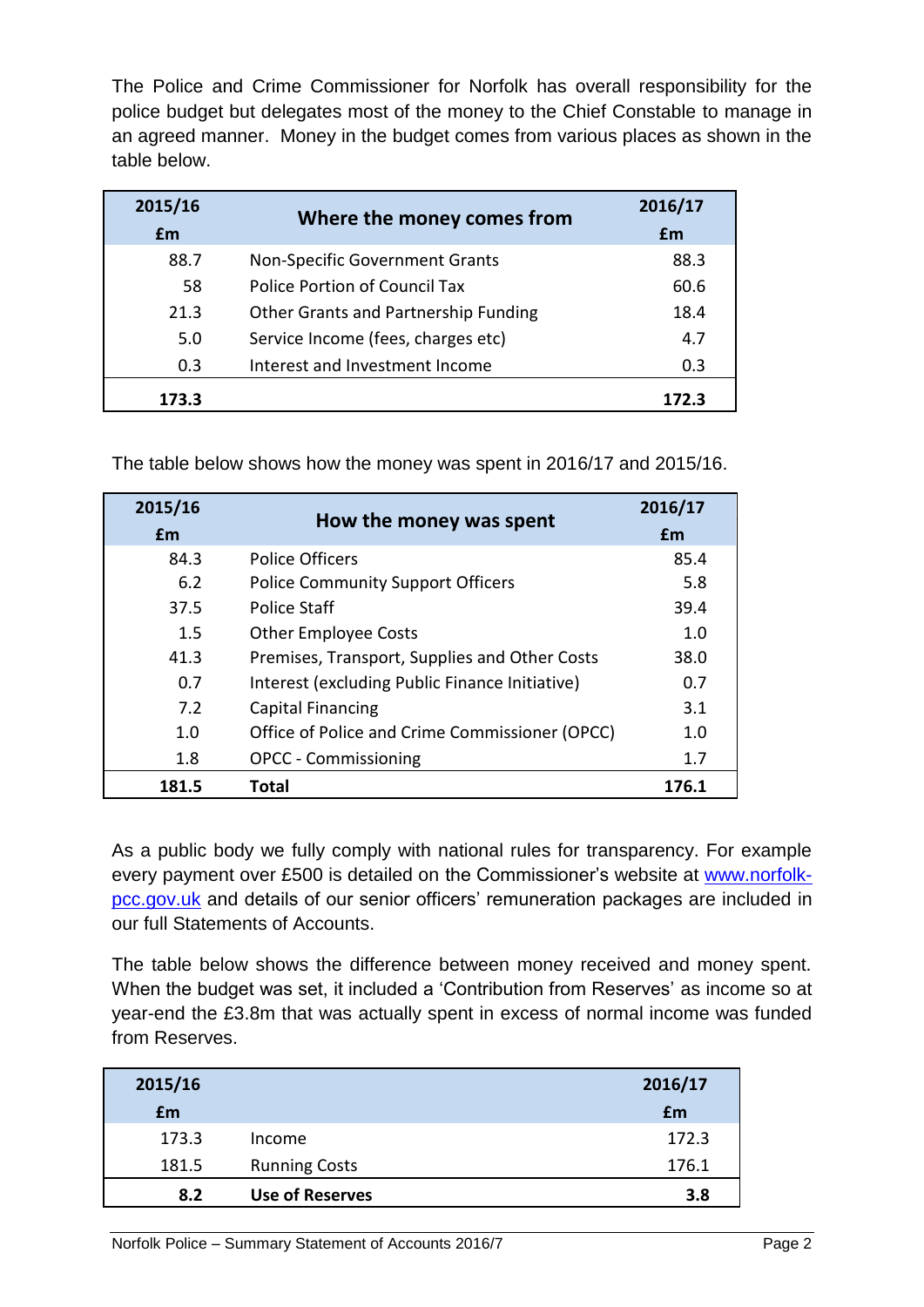Some things we buy last for more than one financial year, for example, land and buildings, this is capital expenditure. Capital expenditure is funded from a number of sources including grant money from the Government, the sale of surplus assets and from the revenue (day-to-day expenses) budget. The table below shows capital expenditure in 2016/17 and 2015/16 and, at the bottom of the table, where the money spent on capital came from.

| 2015/16<br><b>f</b> m | <b>Capital Spending and Funding</b>          | 2016/17<br>£m |
|-----------------------|----------------------------------------------|---------------|
| 0.8                   | Land and Buildings                           | 1.1           |
| 3.5                   | Vehicles, Plant and Equipment                | 2.9           |
| 0.5                   | <b>Assets Under Construction</b>             | 2.2           |
| 1.0                   | Intangible Assets                            | 0.2           |
| 5.8                   |                                              | 6.4           |
|                       | <b>Funded by:</b>                            |               |
| 1.7                   | <b>Government Grants and Contributions</b>   | 0.7           |
| 0.5                   | Capital Receipts (proceeds from asset sales) | 0.7           |
| 3.6                   | Direct Revenue Contributions                 | 2.4           |
| 0.0                   | <b>Internal Borrowing</b>                    | 2.6           |
| 5.8                   |                                              | 6.4           |

The tables below show what the Commissioner owns (assets) and what he owes (liabilities) at 31 $\mathrm{^{st}}$  March 2017 and 31 $\mathrm{^{st}}$  March 2016.

| 31<br><b>March</b><br>2016<br>Em | What the Commissioner owns and is<br>owed (assets) | 31<br><b>March</b><br>2017<br>£m |
|----------------------------------|----------------------------------------------------|----------------------------------|
| 78.8                             | Fixed Assets including Assets Held for Sale        | 82.3                             |
| 21.1                             | Investments                                        | 20.1                             |
| 8.4                              | Cash and Cash Equivalents                          | 1.8                              |
| 0.4                              | Stock                                              | 0.5                              |
| 6.4                              | <b>Central Government Debtors</b>                  | 5.8                              |
| 8.1                              | <b>Other Debtors</b>                               | 9.5                              |
| 123.2                            |                                                    | 120.0                            |